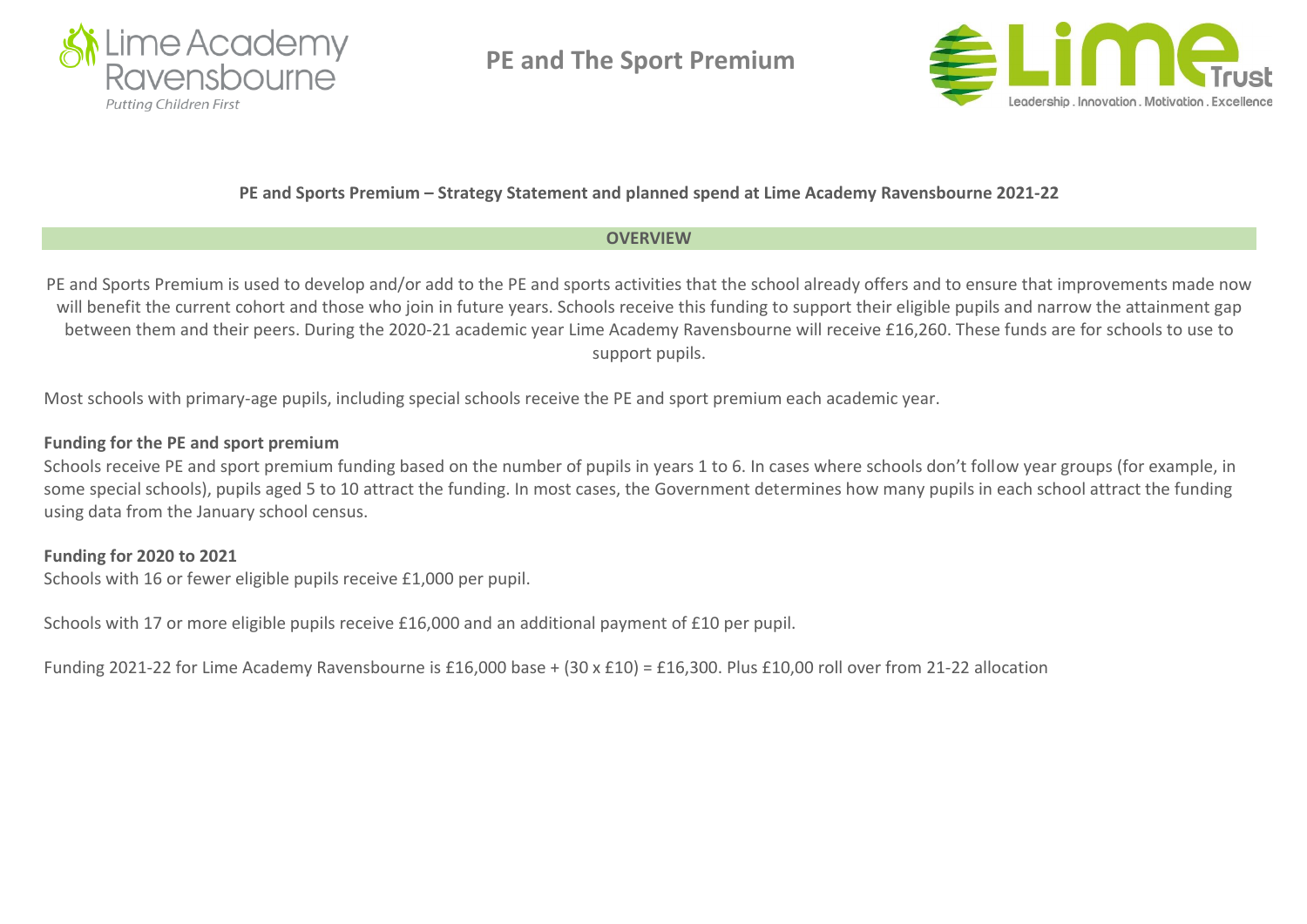

**PE and The Sport Premium** 



#### PE and Sports Premium at Lime Academy Ravensbourne

#### **Provision**

Pupils at Lime Academy Ravensbourne engage in a regular structured P.E. and physical development opportunities.

Pupils benefit from Physiotherapy and Hydrotherapy to ensure they make the best possible progress in their physical development.

The school has one halls, a hydro pool, a soft play room and outside play areas. We support our pupils in participating in experiences to develop their opportunities to make a positive contribution to the school and its local community.

How we intend to use Sports Premium funding to support the following:

We will provide additional targeted support to pupils to support them to be healthy, physically, socially and emotionally.

| <b>Summary information</b> |         |                        |            |                              |           |  |  |  |  |
|----------------------------|---------|------------------------|------------|------------------------------|-----------|--|--|--|--|
| Lime Academy Ravensbourne  |         |                        |            |                              |           |  |  |  |  |
| <b>Academic Year</b>       | 2021/22 | Total Pupils Aged 5-11 | 30         | Date of SP Review            | Sept 2021 |  |  |  |  |
| <b>NOR</b>                 | 81      | Total Allocation       | £16,300.00 | Date of next internal review | Sept 2022 |  |  |  |  |

|              | Desired outcomes             | Impact                | <b>Allocated Funds</b> | Evaluation |
|--------------|------------------------------|-----------------------|------------------------|------------|
| 1: Rebound   | Rebound Therapy is used to   | Increased confidence, | £10,000 (carried       |            |
| Therapy:     | facilitate movement,         | interaction and       | over from 2021-        |            |
| purchase     | promote balance, promote     | attention. Improved   | 2022)                  |            |
| trampoline   | an increase or decrease in   | physical              |                        |            |
| and hoist,   | muscle tone, promote         | development.          |                        |            |
| training for | relaxation, promote sensory  |                       |                        |            |
| staff        | integration, improve fitness |                       |                        |            |
|              | and exercise tolerance, and  |                       |                        |            |
|              | to improve communication     |                       |                        |            |
|              | skills.                      |                       |                        |            |